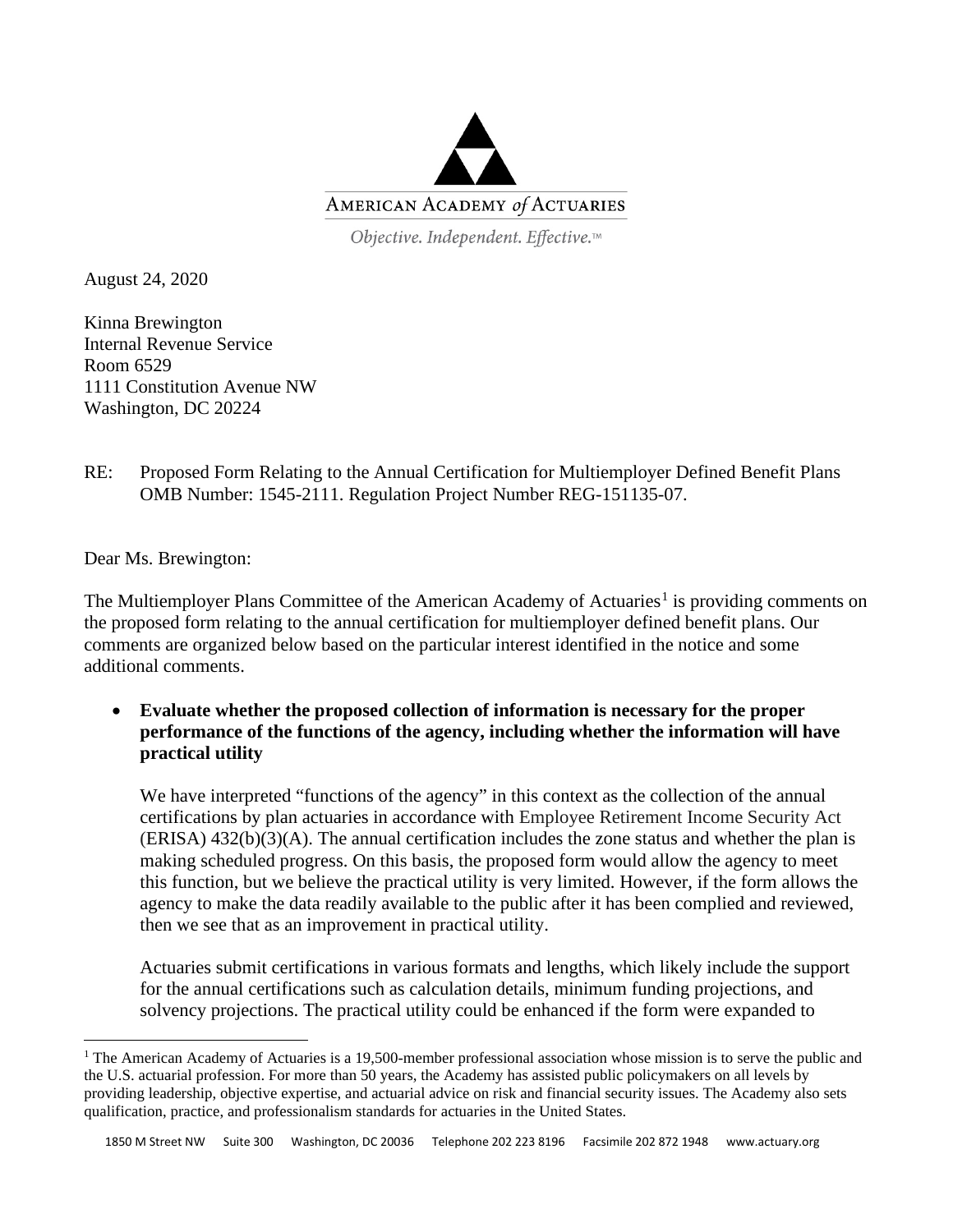include additional information (e.g., projected year of insolvency for plans in Critical  $\&$ Declining status, when the Funding Improvement Plan or Rehabilitation Plan is scheduled to be completed as a result of emergence, and whether the Rehabilitation Plan is forestalling insolvency), but note that would broaden the scope and additional burden on the respondents. Some of this additional information is already provided on the Form 5500 Schedule MB, but that is typically not reported until almost two years later.

We believe an appropriate alternative would be for the agency to detail information that should be provided in attachments to the form. The last sentence of the "Purpose of Form" section of the General Instructions indicates that such information may be attached to the form. We believe such information should be required as an attachment. We believe that generally actuaries are already currently including this information in certifications to plan sponsors, in compliance with actuarial standards of practice (ASOPs), and much of that material is eventually filed as an attachment to the Form 5500 Schedule MB; as such, there would be no increased burden.

## • **Evaluate the accuracy of the agency's estimate of the burden of the proposed collection of information, including the validity of the methodology and assumptions used**

We agree with the agency's estimate of the burden of 45 minutes per plan to complete the form. However, the total annual burden is likely fewer than 1,200 hours because some plans are not required to complete the annual certification (terminated plans, insolvent plans, and plans created after July 16, 2006). We estimate the total annual burden to complete the form to be closer to 900 hours assuming 1,200 respondents.

## • **Enhance the quality, utility, and clarity of the information to be collected**

We do not believe the proposed form would enhance quality given the very limited information collected. However, the utility and clarity may be enhanced given the ease of use with the electronic submission, which should reduce the possibility of data entry error. Ultimately, utility and clarity will depend on how the agency is using this data.

The agency should consider clarifying the instructions for Part IV. In our view, plans neither endangered nor critical that do not have a Funding Improvement Plan or Rehabilitation Plan should not be required to respond. Furthermore, the instructions would benefit by clarifying when it is appropriate to select "N/A"—we have assumed this is for plans that are in the adoption period.

Note, a modification is needed to Part III. The item "Critical due to election under Section 432(b)(4)" would not be known until 30 days after the certification is due. We suggest replacing this with a check box "Projected Critical within 5 years" that could be selected if applicable along with the current zone status.

# • **Minimize the burden of the collection of information on those who are to respond, including using appropriate automated, electronic, mechanical, or other technological collection techniques or other forms of information technology, e.g., by permitting electronic submissions of responses**